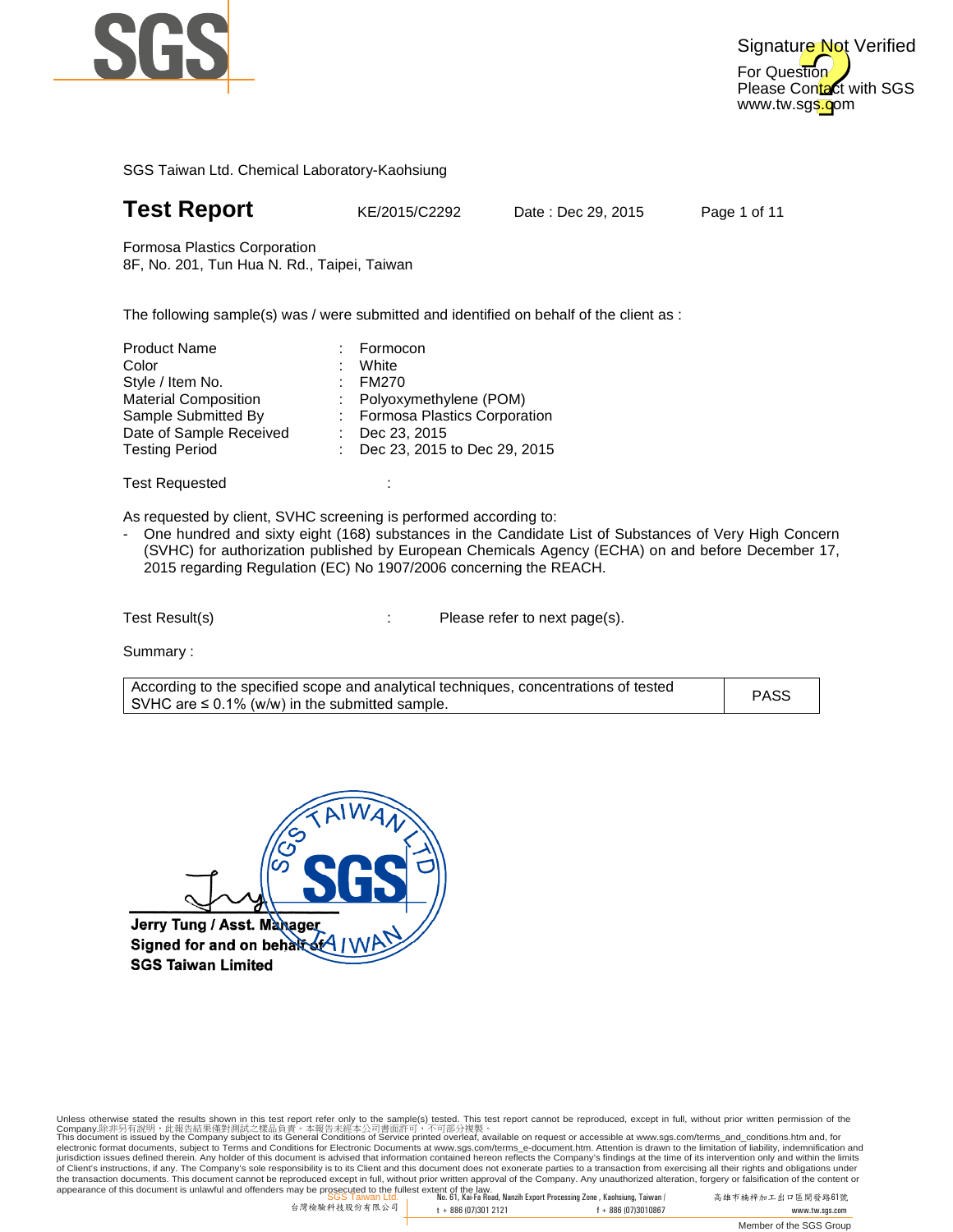

## **Test Report** KE/2015/C2292 Date : Dec 29, 2015 Page 2 of 11

#### **Remark :**

1. The chemical analysis of specified SVHC is performed by means of currently available analytical techniques against the following SVHC related documents published by ECHA:

http://echa.europa.eu/web/guest/candidate-list-table (Candidate list) These lists are under evaluation by ECHA and may subject to change in the future.

- 2. Test results in this report are based on the tested sample. This report refers to testing result of tested sample submitted as homogenous material(s). In case such material is being used to compose an article, the results indicated in this report may not represent SVHC concentration in such article.
- 3. SGS adopts the interpretation of ECHA for SVHC in article unless indicated otherwise. Detail explanation is available at the following link:
	- http://webstage.contribute.sgs.net/corpreach/documents/SGS-CTS\_SVHC-paper-EN-11.pdf
- 4. If a SVHC is found over 0.1% (w/w), client is suggested to identify the component which contains the SVHC and the exact concentration of the SVHC by requesting further quantitative analysis from the laboratory.
- 5. If the sample is a substance or mixture, and it directly exports to EU, client has the obligation to comply with the supply chain communication obligation under Article 31 of Regulation (EC) No. 1907/2006 and the conditions of Authorization of substance of very high concern included in the Annex XIV of the Regulation (EC) No. 1907/2006.

#### **Test Sample:**

#### Sample Description:

**Group No. Component No. Component Description** A 1 White POM

appearance of this document is unlawful and offenders may be prosecuted to the fullest extent of the law.<br>SGS Taiwan Ltd. , No. 61, Kai-Fa Road, Nanzih Export Processing Zone , Kaohsiung, Taiwan / 高雄市 Unless otherwise stated the results shown in this test report refer only to the sample(s) tested. This test report cannot be reproduced, except in full, without prior written permission of the<br>Company.陈非另有說明,此報告結果懂對測試之樣品貢 jurisdiction issues defined therein. Any holder of this document is advised that information contained hereon reflects the Company's findings at the time of its intervention only and within the limits of Client's instructions, if any. The Company's sole responsibility is to its Client and this document does not exonerate parties to a transaction from exercising all their rights and obligations under<br>the transaction docu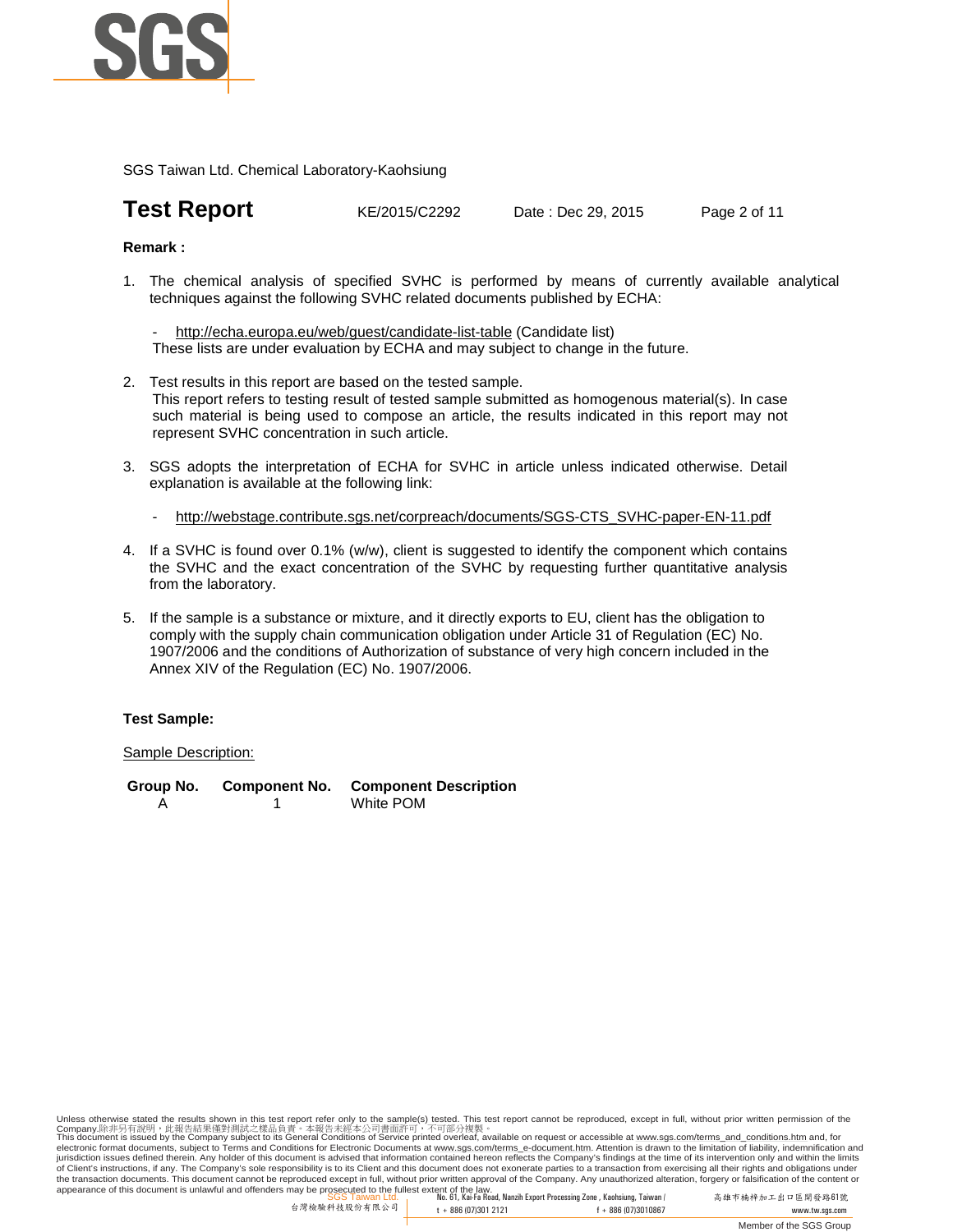

### **Test Report** KE/2015/C2292 Date : Dec 29, 2015 Page 3 of 11

#### **Test Method :**

SGS In-House method - Analyzed by ICP-OES, GC-MS, GC-ECD, GC-FPD, UV-VIS, HPLC-DAD, HPLC-MS and colorimetric method.

#### **Test Result (per test group):**

| <b>Substance Name</b> | <b>Concentration (%)</b> |
|-----------------------|--------------------------|
|                       |                          |
| All tested SVHC       | ND                       |

#### **Notes :**

- 1. RL = Reporting Limit. All RL are based on homogenous material ND = Not detected (lower than RL), ND is denoted on the SVHC substance.
- 2. \* The test result is based on the calculation of selected element(s) / marker(s) and to the worst-case scenario. For detail information, please refer to the SGS REACH website:

http://www.sgs.com/en/Consumer-Goods-Retail/Toys-and-Juvenile-Products/Toys/REACH/Management-of-SVHC.aspx

The client is advised to review the chemical formulation to ascertain above metal substances present in the article.

RL = 0.005% is evaluated for element (i.e. Boron, cobalt, arsenic, lead, chromium (VI), barium, cadmium respectively).

3. The table above only shows detected SVHC, and SVHC that below RL are not reported. Please refer to Appendix for the full list of tested SVHC.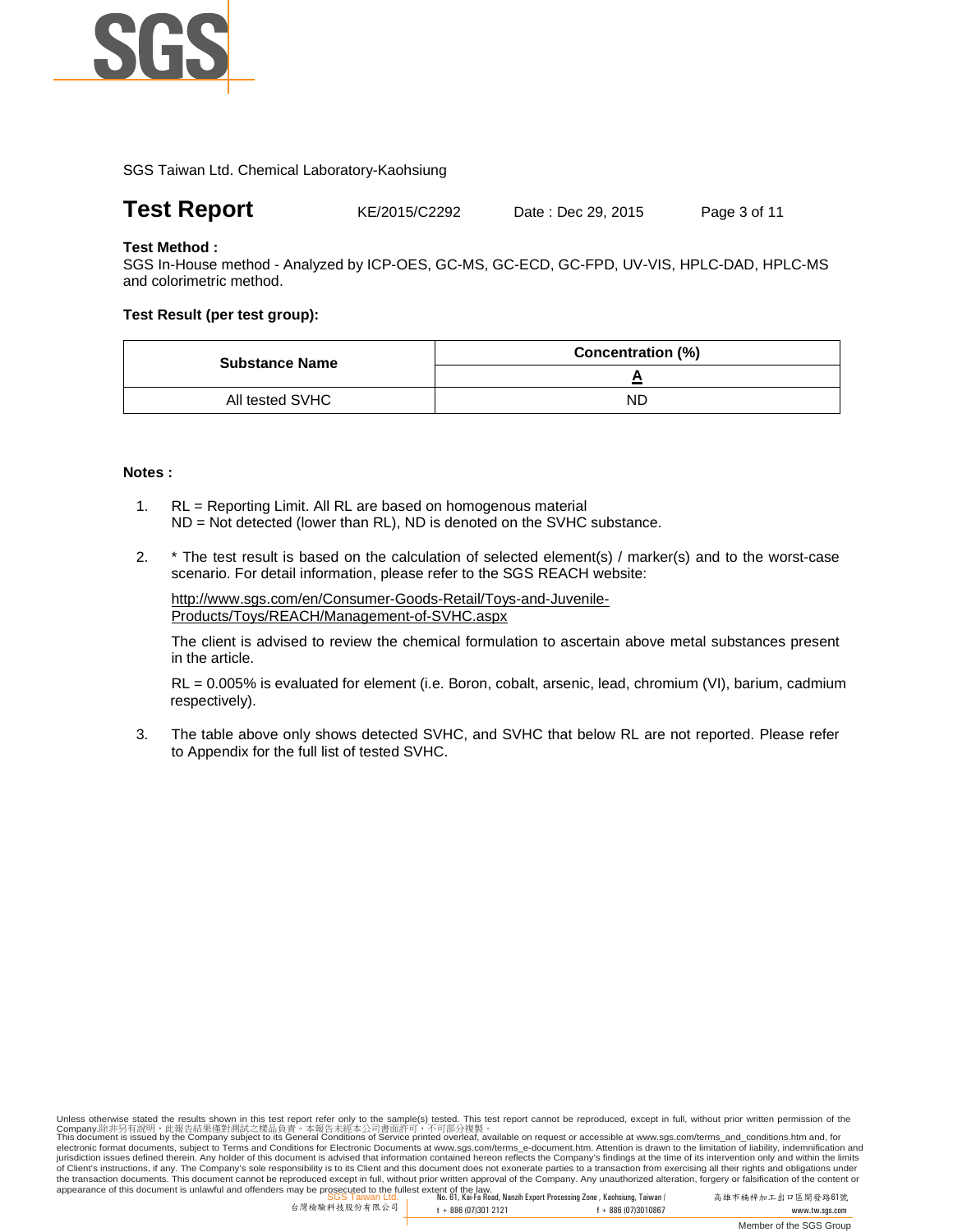

## **Test Report KE/2015/C2292** Date : Dec 29, 2015 Page 4 of 11

**Sample photo:**

# KE/2015/C2292



SGS authenticate the photo on original report only

\*\*\* End of Report \*\*\*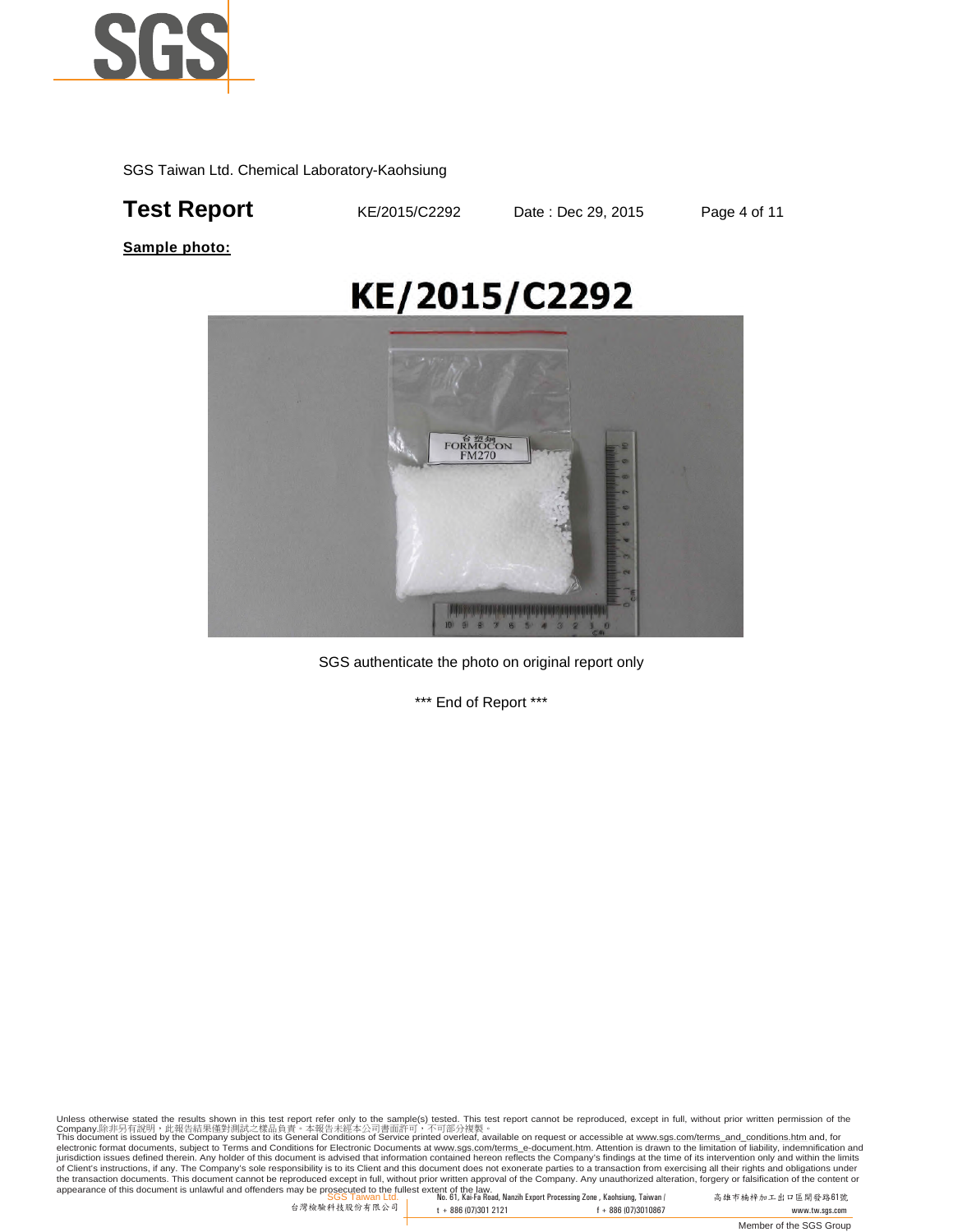

## **Test Report KE/2015/C2292** Date : Dec 29, 2015 Page 5 of 11

|              |                                                                                                        |                              | <b>Appendix</b>     |                         |                                                                                                                         |                                                                                                              |                  |
|--------------|--------------------------------------------------------------------------------------------------------|------------------------------|---------------------|-------------------------|-------------------------------------------------------------------------------------------------------------------------|--------------------------------------------------------------------------------------------------------------|------------------|
| No.          | <b>Substance Name</b>                                                                                  | <b>CAS No./</b><br>EC No.    | <b>RL</b><br>$(\%)$ | No.                     | <b>Substance Name</b>                                                                                                   | <b>CAS No./</b><br>EC No.                                                                                    | <b>RL</b><br>(%) |
|              | Candidate List of Substances of Very High Concern (SVHC) for authorization published on Oct 28, 2008   |                              |                     |                         |                                                                                                                         |                                                                                                              |                  |
| $\mathbf{1}$ | 4,4'-Diaminodiphenylmethane<br>(MDA)                                                                   | 101-77-9/<br>202-974-4       | 0.050               | $\overline{2}$          | 5-tert-butyl-2,4,6-trinitro-m-<br>xylene (musk xylene)                                                                  | $81 - 15 - 2/$<br>201-329-4                                                                                  | 0.050            |
| 3            | Alkanes, C10-13, chloro (Short<br><b>Chain Chlorinated Paraffins)</b>                                  | 85535-84-8/<br>287-476-5     | 0.050               | $\overline{\mathbf{4}}$ | Anthracene                                                                                                              | $120 - 12 - 7/$<br>204-371-1                                                                                 | 0.050            |
| 5            | Benzyl butyl phthalate (BBP)                                                                           | 85-68-7/<br>201-622-7        | 0.050               | 6                       | Bis(2-ethylhexyl)phthalate<br>(DEHP)                                                                                    | $117 - 81 - 7/$<br>204-211-0                                                                                 | 0.050            |
| 7            | Bis(tributyltin) oxide (TBTO)                                                                          | $56 - 35 - 9/$<br>200-268-0  | 0.050               | 8                       | Cobalt dichloride*                                                                                                      | 7646-79-9/<br>231-589-4                                                                                      | 0.005            |
| 9            | Diarsenic pentaoxide*                                                                                  | 1303-28-2/<br>215-116-9      | 0.005               | 10                      | Diarsenic trioxide*                                                                                                     | 1327-53-3/<br>215-481-4                                                                                      | 0.005            |
| 11           | Dibutyl phthalate (DBP)                                                                                | 84-74-2/<br>201-557-4        | 0.050               | 12                      | Hexabromocyclododecane<br>(HBCDD) and all major<br>diastereoisomers identified ( $\alpha$ -<br>HBCDD, β-HBCDD, γ-HBCDD) | 25637-99-4/<br>247-148-4;<br>3194-55-6/<br>221-695-9;<br>(134237-50-6/-;<br>134237-51-7/-;<br>134237-52-8/-) | 0.050            |
| 13           | Lead hydrogen arsenate*                                                                                | 7784-40-9/<br>232-064-2      | 0.005               | 14                      | Sodium dichromate*                                                                                                      | 7789-12-0<br>10588-01-9/<br>234-190-3                                                                        | 0.005            |
| 15           | Triethyl arsenate*                                                                                     | 15606-95-8/<br>427-700-2     | 0.005               |                         |                                                                                                                         |                                                                                                              |                  |
|              | Candidate List of Substances of Very High Concern (SVHC) for authorization published on Jan 13, 2010   |                              |                     |                         |                                                                                                                         |                                                                                                              |                  |
| 16           | 2,4-Dinitrotoluene                                                                                     | $121 - 14 - 2/$<br>204-450-0 | 0.050               | 17                      | Anthracene oil*                                                                                                         | 90640-80-5/<br>292-602-7                                                                                     | 0.050            |
| 18           | Anthracene oil, anthracene<br>paste*                                                                   | 90640-81-6/<br>292-603-2     | 0.050               | 19                      | Anthracene oil, anthracene<br>paste, anthracene fraction*                                                               | 91995-15-2/<br>295-275-9                                                                                     | 0.050            |
| 20           | Anthracene oil, anthracene<br>paste; distn. Lights*                                                    | 91995-17-4/<br>295-278-5     | 0.050               | 21                      | Anthracene oil, anthracene-low*                                                                                         | 90640-82-7/<br>292-604-8                                                                                     | 0.050            |
| 22           | Diisobutyl phthalate                                                                                   | 84-69-5/<br>201-553-2        | 0.050               | 23                      | Lead chromate molybdate<br>sulfate red (C.I. Pigment Red<br>$104$ <sup>*</sup>                                          | 12656-85-8/<br>235-759-9                                                                                     | 0.005            |
| 24           | Lead chromate*                                                                                         | 7758-97-6/<br>231-846-0      | 0.005               | 25                      | Lead sulfochromate yellow (C.I.<br>Pigment Yellow 34)*                                                                  | 1344-37-2/<br>215-693-7                                                                                      | 0.005            |
| 26           | Pitch, coal tar, high temp.*                                                                           | 65996-93-2/<br>266-028-2     | 0.050               | 27                      | Tris(2-chloroethyl)phosphate                                                                                            | 115-96-8/<br>204-118-5                                                                                       | 0.050            |
|              | Candidate List of Substances of Very High Concern (SVHC) for authorization published on March 30, 2010 |                              |                     |                         |                                                                                                                         |                                                                                                              |                  |
| 28           | Acrylamide                                                                                             | 79-06-1/<br>201-173-7        | 0.050               |                         |                                                                                                                         |                                                                                                              |                  |
|              |                                                                                                        |                              |                     |                         |                                                                                                                         |                                                                                                              |                  |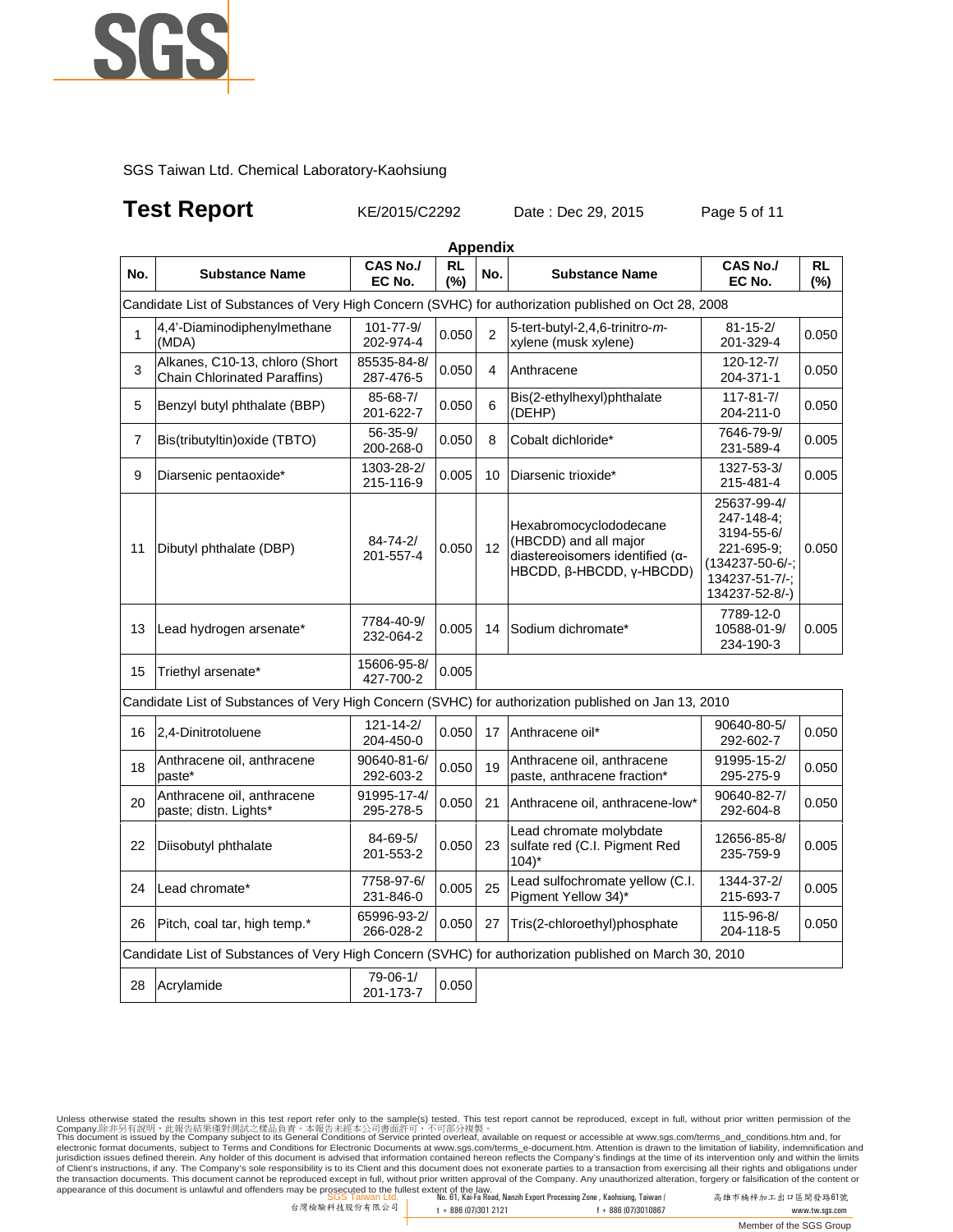

**Test Report KE/2015/C2292** Date : Dec 29, 2015 Page 6 of 11

| No. | <b>Substance Name</b>                                                                                                                                | CAS No./<br>EC No.                                   | <b>RL</b><br>(%) | No. | <b>Substance Name</b>                                                      | <b>CAS No./</b><br>EC No.                             | RL (%) |
|-----|------------------------------------------------------------------------------------------------------------------------------------------------------|------------------------------------------------------|------------------|-----|----------------------------------------------------------------------------|-------------------------------------------------------|--------|
|     | Candidate List of Substances of Very High Concern (SVHC) for authorization published on Jun 18, 2010                                                 |                                                      |                  |     |                                                                            |                                                       |        |
| 29  | Ammonium dichromate*                                                                                                                                 | 7789-09-5/<br>232-143-1                              | 0.005            | 30  | Boric acid*                                                                | 10043-35-3/<br>233-139-2:<br>11113-50-1/<br>234-343-4 | 0.005  |
| 31  | Disodium tetraborate,<br>anhydrous*                                                                                                                  | 1303-96-4<br>1330-43-4<br>12179-04-3/<br>215-540-4   | 0.005            | 32  | Potassium chromate*                                                        | 7789-00-6/<br>232-140-5                               | 0.005  |
| 33  | Potassium dichromate*                                                                                                                                | 7778-50-9/<br>231-906-6                              | 0.005            | 34  | Sodium chromate*                                                           | 7775-11-3/<br>231-889-5                               | 0.005  |
| 35  | Tetraboron disodium<br>heptaoxide, hydrate*                                                                                                          | 12267-73-1/<br>235-541-3                             | 0.005            | 36  | Trichloroethylene                                                          | 79-01-6/<br>201-167-4                                 | 0.050  |
|     | Candidate List of Substances of Very High Concern (SVHC) for authorization published on Dec 15, 2010                                                 |                                                      |                  |     |                                                                            |                                                       |        |
| 37  | 2-Ethoxyethanol                                                                                                                                      | 110-80-5/<br>203-804-1                               | 0.050            | 38  | 2-Methoxyethanol                                                           | 109-86-4/<br>203-713-7                                | 0.050  |
| 39  | Acids generated from chromium<br>trioxide and their oligomers:<br>Chromic acid<br>Dichromic acid<br>Oligomers of chromic acid and<br>dichromic acid* | 7738-94-5/<br>231-801-5;<br>13530-68-2/<br>236-881-5 | 0.005            | 40  | Chromium trioxide*                                                         | 1333-82-0/<br>215-607-8                               | 0.005  |
| 41  | Cobalt(II) carbonate*                                                                                                                                | 513-79-1/<br>208-169-4                               | 0.005            | 42  | Cobalt(II) diacetate*                                                      | $71 - 48 - 7/$<br>200-755-8                           | 0.005  |
| 43  | Cobalt(II) dinitrate*                                                                                                                                | 10141-05-6/<br>233-402-1                             | 0.005            | 44  | Cobalt(II) sulphate*                                                       | 10124-43-3/<br>233-334-2                              | 0.005  |
|     | Candidate List of Substances of Very High Concern (SVHC) for authorization published on Jun 20, 2011                                                 |                                                      |                  |     |                                                                            |                                                       |        |
| 45  | 1,2,3-Trichloropropane                                                                                                                               | $96 - 18 - 4/$<br>202-486-1                          | 0.050            | 46  | 1,2-Benzenedicarboxylic acid,<br>di-C6-8-branched alkyl esters,<br>C7-rich | 71888-89-6/<br>276-158-1                              | 0.050  |
| 47  | 1,2-Benzenedicarboxylic acid, di-<br>C7-11-branched and linear alkyl<br>esters                                                                       | 68515-42-4/<br>271-084-6                             | 0.050            | 48  | 1-Methyl-2-pyrrolidone                                                     | 872-50-4/<br>212-828-1                                | 0.050  |
| 49  | 2-Ethoxyethyl acetate                                                                                                                                | $111 - 15 - 9/$<br>203-839-2                         | 0.050            | 50  | Hydrazine                                                                  | 7803-57-8<br>302-01-2/<br>206-114-9                   | 0.050  |
| 51  | Strontium chromate*                                                                                                                                  | 7789-06-2/<br>232-142-6                              | 0.005            |     |                                                                            |                                                       |        |
|     | Candidate List of Substances of Very High Concern (SVHC) for authorization published on Dec 19, 2011                                                 |                                                      |                  |     |                                                                            |                                                       |        |
| 52  | 1,2-Dichloroethane                                                                                                                                   | 107-06-2/<br>203-458-1                               | 0.050            | 53  | 2,2'-dichloro-4,4'-<br>methylenedianiline (MOCA)                           | $101 - 14 - 4/$<br>202-918-9                          | 0.050  |
| 54  | 2-Methoxyaniline                                                                                                                                     | $90 - 04 - 0$<br>201-963-1                           | 0.050            | 55  | 4-tert-Octylphenol                                                         | 140-66-9/<br>205-426-2                                | 0.050  |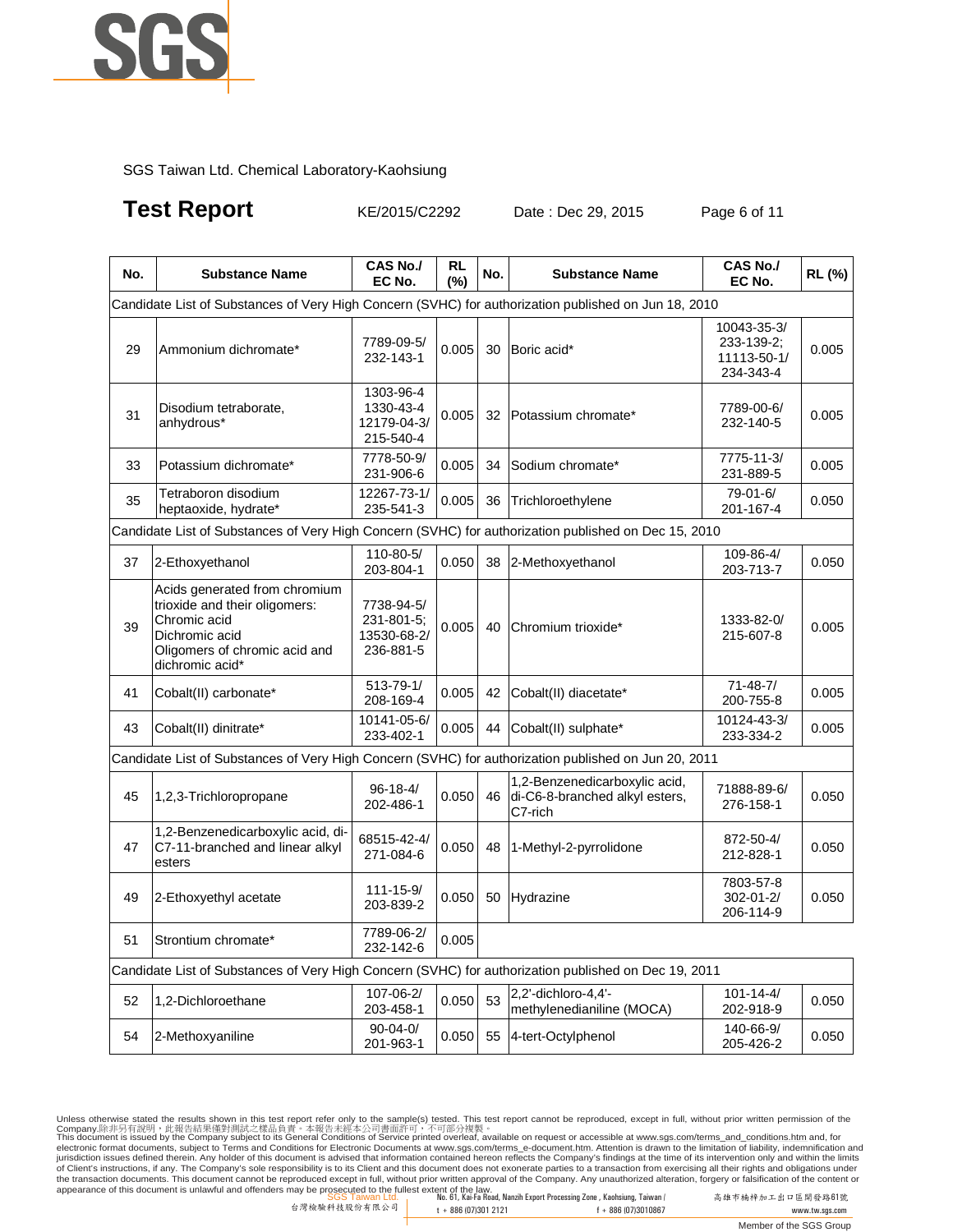

## **Test Report KE/2015/C2292** Date : Dec 29, 2015 Page 7 of 11

| No. | <b>Substance Name</b>                                                                                                                                   | <b>CAS No./</b><br>EC No.   | <b>RL</b><br>(%) | No. | <b>Substance Name</b>                                                                                                                  | CAS No./<br>EC No.           | <b>RL</b><br>(%) |
|-----|---------------------------------------------------------------------------------------------------------------------------------------------------------|-----------------------------|------------------|-----|----------------------------------------------------------------------------------------------------------------------------------------|------------------------------|------------------|
| 56  | Aluminosilicate Refractory<br>Ceramic Fibres*                                                                                                           | 650-017-00-8<br>(Index no.) | 0.005            | 57  | Arsenic acid*                                                                                                                          | 7778-39-4/<br>231-901-9      | 0.005            |
| 58  | Bis(2-methoxyethyl) ether                                                                                                                               | 111-96-6/<br>203-924-4      | 0.050            | 59  | Bis(2-methoxyethyl) phthalate                                                                                                          | 117-82-8/<br>204-212-6       | 0.050            |
| 60  | Calcium arsenate*                                                                                                                                       | 7778-44-1/<br>231-904-5     | 0.005            | 61  | Dichromium tris(chromate)*                                                                                                             | 24613-89-6/<br>246-356-2     | 0.005            |
| 62  | Formaldehyde, oligomeric<br>reaction products with aniline<br>(technical MDA)                                                                           | 25214-70-4/<br>500-036-1    | 0.050            | 63  | Lead diazide*                                                                                                                          | 13424-46-9/<br>236-542-1     | 0.005            |
| 64  | Lead dipicrate*                                                                                                                                         | 6477-64-1/<br>229-335-2     | 0.005            | 65  | Lead styphnate*                                                                                                                        | 15245-44-0/<br>239-290-0     | 0.005            |
| 66  | N,N-dimethylacetamide (DMAC)                                                                                                                            | 127-19-5/<br>204-826-4      | 0.050            | 67  | Pentazinc chromate<br>octahydroxide*                                                                                                   | 49663-84-5/<br>256-418-0     | 0.005            |
| 68  | Phenolphthalein                                                                                                                                         | 77-09-8/<br>201-004-7       | 0.050            | 69  | Potassium<br>hydroxyoctaoxodizincatedichro<br>mate*                                                                                    | 11103-86-9/<br>234-329-8     | 0.005            |
| 70  | Trilead diarsenate*                                                                                                                                     | 3687-31-8/<br>222-979-5     | 0.005            | 71  | Zirconia Aluminosilicate<br>Refractory Ceremic Fibres*                                                                                 | 650-017-00-8<br>(Index no.)  | 0.005            |
|     | Candidate List of Substances of Very High Concern (SVHC) for authorization published on Jun 18, 2012                                                    |                             |                  |     |                                                                                                                                        |                              |                  |
| 72  | [4-[[4-anilino-1-naphthyl][4-<br>(dimethylamino)phenyl]methylen<br>e]cyclohexa-2,5-dien-1-ylidene]<br>dimethylammonium chloride<br>(C.I. Basic Blue 26) | 2580-56-5/<br>219-943-6     | 0.050            | 73  | [4-[4,4'-bis(dimethylamino)<br>benzhydrylidene]cyclohexa-2,5-<br>dien-1-<br>ylidene]dimethylammonium<br>chloride (C.I. Basic Violet 3) | 548-62-9/<br>208-953-6       | 0.050            |
| 74  | 1,2-bis(2-methoxyethoxy)<br>ethane (TEGDME; triglyme)                                                                                                   | 112-49-2/<br>203-977-3      | 0.050            | 75  | 1,2-dimethoxyethane; ethylene<br>glycol dimethyl ether (EGDME)                                                                         | $110 - 71 - 4/$<br>203-794-9 | 0.050            |
| 76  | 4,4'-bis(dimethylamino)<br>benzophenone (Michler's<br>Ketone)                                                                                           | $90 - 94 - 8/$<br>202-027-5 | 0.050            | 77  | 4,4'-bis(dimethylamino)-4"-<br>(methylamino)trityl alcohol                                                                             | $561 - 41 - 1/$<br>209-218-2 | 0.050            |
| 78  | Diboron trioxide*                                                                                                                                       | 1303-86-2/<br>215-125-8     | 0.005            | 79  | Formamide                                                                                                                              | $75 - 12 - 7/$<br>200-842-0  | 0.050            |
| 80  | Lead(II) bis(methanesulfonate)*                                                                                                                         | 17570-76-2/<br>401-750-5    | 0.005            | 81  | N,N,N',N'-tetramethyl-4,4'-<br>methylenedianiline (Michler's<br>base)                                                                  | $101 - 61 - 1/$<br>202-959-2 | 0.050            |
| 82  | TGIC (1,3,5-tris(oxiranylmethyl)-<br>1,3,5-triazine-2,4,6(1H,3H,5H)-<br>trione)                                                                         | 2451-62-9/<br>219-514-3     | 0.050            | 83  | $\alpha$ , $\alpha$ -Bis[4-<br>(dimethylamino)phenyl]-4<br>(phenylamino)naphthalene-1-<br>methanol (C.I. Solvent Blue 4)               | 6786-83-0/<br>229-851-8      | 0.050            |
| 84  | $\beta$ -TGIC (1,3,5-tris[(2S and 2R)-<br>2,3-epoxypropyl]-1,3,5-triazine-<br>2,4,6-(1H,3H,5H)-trione)                                                  | 59653-74-6/<br>423-400-0    | 0.050            |     |                                                                                                                                        |                              |                  |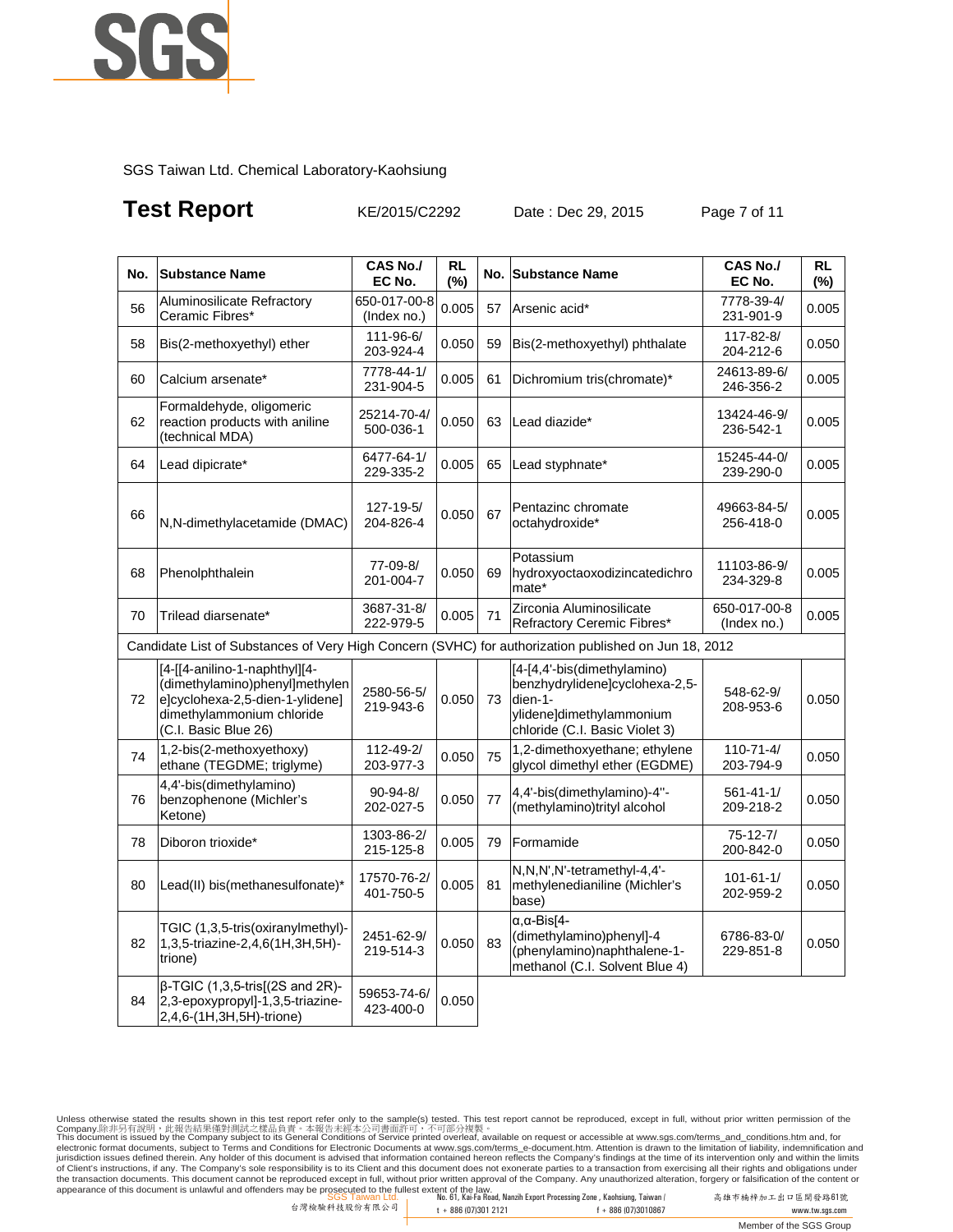

## **Test Report KE/2015/C2292** Date : Dec 29, 2015 Page 8 of 11

| No. | <b>Substance Name</b>                                                                                                                                                                                                                                                                                          | <b>CAS No./</b><br>EC No.   | RL<br>(%)   | No. | <b>Substance Name</b>                                                                                                                              | <b>CAS No./</b><br>EC No.    | <b>RL</b><br>(%) |
|-----|----------------------------------------------------------------------------------------------------------------------------------------------------------------------------------------------------------------------------------------------------------------------------------------------------------------|-----------------------------|-------------|-----|----------------------------------------------------------------------------------------------------------------------------------------------------|------------------------------|------------------|
|     | Candidate List of Substances of Very High Concern (SVHC) for authorization published on Dec 19, 2012                                                                                                                                                                                                           |                             |             |     |                                                                                                                                                    |                              |                  |
| 85  | [Phthalato(2-)]dioxotrilead*                                                                                                                                                                                                                                                                                   | 69011-06-9/<br>273-688-5    | 0.005       | 86  | 1,2-Benzenedicarboxylic acid,<br>dipentylester, branched and<br>linear                                                                             | 84777-06-0/<br>284-032-2     | 0.050            |
| 87  | 1,2-Diethoxyethane                                                                                                                                                                                                                                                                                             | 629-14-1/<br>211-076-1      | 0.050       | 88  | 1-Bromopropane                                                                                                                                     | 106-94-5/<br>203-445-0       | 0.050            |
| 89  | 3-Ethyl-2-methyl-2-(3-<br>methylbutyl)-1,3-oxazolidine                                                                                                                                                                                                                                                         | 143860-04-2/<br>421-150-7   | 0.050       | 90  | $4-(1,1,3,3-$<br>tetramethylbutyl)phenol,<br>ethoxylated [covering well-<br>defined substances and<br>UVCB substances, polymers<br>and homologues] |                              | 0.050            |
| 91  | 4,4'-Methylenedi-o-toluidine                                                                                                                                                                                                                                                                                   | 838-88-0/<br>212-658-8      | 0.050       | 92  | 4,4'-Oxydianiline                                                                                                                                  | 101-80-4/<br>202-977-0       | 0.050            |
| 93  | 4-Aminoazobenzene                                                                                                                                                                                                                                                                                              | $60 - 09 - 3/$<br>200-453-6 | 0.050       | 94  | 4-Methyl-m-phenylenediamine                                                                                                                        | $95 - 80 - 7/$<br>202-453-1  | 0.050            |
| 95  | 4-Nonylphenol, branched and<br>linear [substances with a linear<br>and/or branched alkyl chain with<br>a carbon number of 9 covalently<br>bound in position 4 to phenol,<br>covering also UVCB- and well-<br>defined substances which<br>include any of the individual<br>isomers or a combination<br>thereof] |                             | 0.050       | 96  | 6-Methoxy-m-toluidine                                                                                                                              | 120-71-8/<br>204-419-1       | 0.050            |
| 97  | Acetic acid, lead salt, basic*                                                                                                                                                                                                                                                                                 | 51404-69-4/<br>257-175-3    | 0.005       | 98  | Biphenyl-4-ylamine                                                                                                                                 | $92 - 67 - 1/$<br>202-177-1  | 0.050            |
| 99  | Bis(pentabromophenyl) ether<br>(DecaBDE)                                                                                                                                                                                                                                                                       | 1163-19-5/<br>214-604-9     | 0.050       | 100 | C,C'-azodi(formamide) (ADCA)                                                                                                                       | $123 - 77 - 3/$<br>204-650-8 | 0.050            |
| 101 | Dibutyltin dichloride (DBT)                                                                                                                                                                                                                                                                                    | 683-18-1/<br>211-670-0      | 0.050       |     | 102 Diethyl sulphate                                                                                                                               | 64-67-5/<br>200-589-6        | 0.050            |
| 103 | Diisopentylphthalate (DIPP)                                                                                                                                                                                                                                                                                    | 605-50-5/<br>210-088-4      | 0.050       |     | 104 Dimethyl sulphate                                                                                                                              | $77 - 78 - 1/$<br>201-058-1  | 0.050            |
| 105 | Dinoseb                                                                                                                                                                                                                                                                                                        | 88-85-7/<br>201-861-7       | 0.050       |     | 106 Dioxobis(stearato)trilead*                                                                                                                     | 12578-12-0/<br>235-702-8     | 0.005            |
| 107 | Fatty acids, C16-18, lead salts*                                                                                                                                                                                                                                                                               | 91031-62-8/<br>292-966-7    | 0.005       |     | 108 Furan                                                                                                                                          | 110-00-9/<br>203-727-3       | 0.050            |
| 109 | Henicosafluoroundecanoic acid                                                                                                                                                                                                                                                                                  | 2058-94-8/<br>218-165-4     | $0.050$ 110 |     | Heptacosafluorotetradecanoic<br>acid                                                                                                               | 376-06-7/<br>206-803-4       | 0.050            |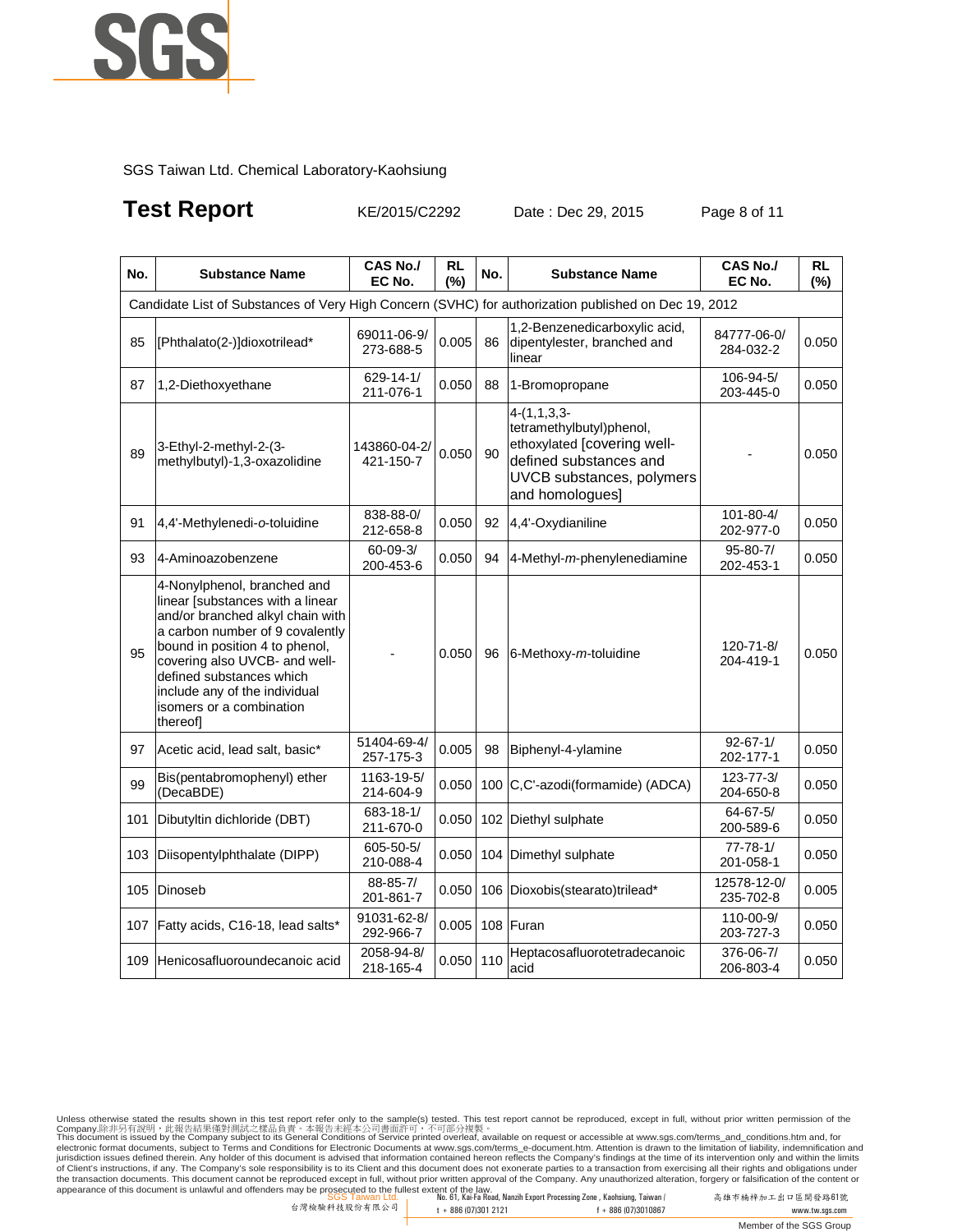

## **Test Report** KE/2015/C2292 Date : Dec 29, 2015 Page 9 of 11

| No. | <b>Substance Name</b>                                                                                                                       | CAS No./<br>EC No.                                                                    | <b>RL</b><br>(%) |     | No. Substance Name                                                                                                                                                       | CAS No./<br>EC No.                                                                                              | RL (%) |
|-----|---------------------------------------------------------------------------------------------------------------------------------------------|---------------------------------------------------------------------------------------|------------------|-----|--------------------------------------------------------------------------------------------------------------------------------------------------------------------------|-----------------------------------------------------------------------------------------------------------------|--------|
| 111 | Hexahydro-2-benzofuran-1,3-<br>dione.<br>cis-cyclohexane-1,2-dicarboxylic<br>anhydride,<br>trans-cyclohexane-1,2-<br>dicarboxylic anhydride | $85 - 42 - 7/$<br>201-604-9:<br>13149-00-3/<br>236-086-3;<br>14166-21-3/<br>238-009-9 | 0.050            | 112 | Hexahydromethylphthalic<br>anhydride,<br>Hexahydro-4-methylphthalic<br>anhydride,<br>Hexahydro-1-methylphthalic<br>anhydride,<br>Hexahydro-3-methylphthalic<br>anhydride | 25550-51-0/<br>247-094-1;<br>19438-60-9/<br>243-072-0;<br>48122-14-1/<br>256-356-4;<br>57110-29-9/<br>260-566-1 | 0.050  |
| 113 | Lead bis(tetrafluoroborate)*                                                                                                                | 13814-96-5/<br>237-486-0                                                              | 0.005            |     | 114 Lead cyanamidate*                                                                                                                                                    | 20837-86-9/<br>244-073-9                                                                                        | 0.005  |
| 115 | Lead dinitrate*                                                                                                                             | 10099-74-8/<br>233-245-9                                                              | 0.005            |     | 116 Lead monoxide*                                                                                                                                                       | 1317-36-8/<br>215-267-0                                                                                         | 0.005  |
| 117 | Lead oxide sulphate*                                                                                                                        | 12036-76-9/<br>234-853-7                                                              | 0.005            |     | 118 Lead tetroxide*                                                                                                                                                      | 1314-41-6/<br>215-235-6                                                                                         | 0.005  |
| 119 | Lead titanium trioxide*                                                                                                                     | 12060-00-3/<br>235-038-9                                                              | 0.005            |     | 120 Lead titanium zirconium oxide*                                                                                                                                       | 12626-81-2/<br>235-727-4                                                                                        | 0.005  |
| 121 | Methoxyacetic acid                                                                                                                          | 625-45-6/<br>210-894-6                                                                | 0.050            |     | 122 N,N-Dimethylformamide                                                                                                                                                | 68-12-2/<br>200-679-5                                                                                           | 0.050  |
| 123 | N-Methylacetamide                                                                                                                           | 79-16-3/<br>201-182-6                                                                 | 0.050            |     | 124 N-Pentyl-isopentylphthalate                                                                                                                                          | 776297-69-9<br>$\sqrt{-}$                                                                                       | 0.050  |
| 125 | o-Aminoazotoluene                                                                                                                           | $97 - 56 - 3/$<br>202-591-2                                                           | 0.050            |     | 126 o-Toluidine                                                                                                                                                          | $95 - 53 - 4/$<br>202-429-0                                                                                     | 0.050  |
| 127 | Pentacosafluorotridecanoic acid                                                                                                             | 72629-94-8/<br>276-745-2                                                              | 0.050            |     | 128 Pentalead tetraoxide sulphate*                                                                                                                                       | 12065-90-6/<br>235-067-7                                                                                        | 0.005  |
| 129 | Propylene oxide                                                                                                                             | 75-56-9/<br>200-879-2                                                                 | 0.050            | 130 | Pyrochlore, antimony lead<br>vellow*                                                                                                                                     | 8012-00-8/<br>232-382-1                                                                                         | 0.005  |
| 131 | Silicic acid, barium salt, lead-<br>doped*                                                                                                  | 68784-75-8/<br>272-271-5                                                              | 0.005            |     | 132 Silicic acid, lead salt*                                                                                                                                             | 11120-22-2/<br>234-363-3                                                                                        | 0.005  |
| 133 | Sulfurous acid, lead salt,<br>dibasic*                                                                                                      | 62229-08-7/<br>263-467-1                                                              | 0.005            | 134 | Tetraethyllead*                                                                                                                                                          | 78-00-2/<br>201-075-4                                                                                           | 0.005  |
| 135 | Tetralead trioxide sulphate*                                                                                                                | 12202-17-4/<br>235-380-9                                                              | 0.005            | 136 | Tricosafluorododecanoic acid                                                                                                                                             | $307 - 55 - 1/$<br>206-203-2                                                                                    | 0.050  |
| 137 | Trilead<br>bis(carbonate)dihydroxide*                                                                                                       | 1319-46-6/<br>215-290-6                                                               | 0.005            | 138 | Trilead dioxide phosphonate*                                                                                                                                             | 12141-20-7/<br>235-252-2                                                                                        | 0.005  |
|     | Candidate List of Substances of Very High Concern (SVHC) for authorization published on June 20, 2013                                       |                                                                                       |                  |     |                                                                                                                                                                          |                                                                                                                 |        |
| 139 | 4-Nonylphenol, branched and<br>linear, ethoxylated                                                                                          |                                                                                       | 0.050            | 140 | Ammoniumpentadecafluorootan<br>oate (APFO)                                                                                                                               | 3825-26-1/<br>223-320-4                                                                                         | 0.050  |
| 141 | Cadmium                                                                                                                                     | 7440-43-9/<br>231-152-8                                                               | 0.005            |     | 142 Cadmium oxide*                                                                                                                                                       | 1306-19-0/<br>215-146-2                                                                                         | 0.005  |
| 143 | Di-n-pentyl phthalate                                                                                                                       | 131-18-0/<br>205-017-9                                                                | 0.050            | 144 | Pentadecafluorooctanoic acid<br>(PFOA)                                                                                                                                   | 335-67-1/<br>206-397-9                                                                                          | 0.050  |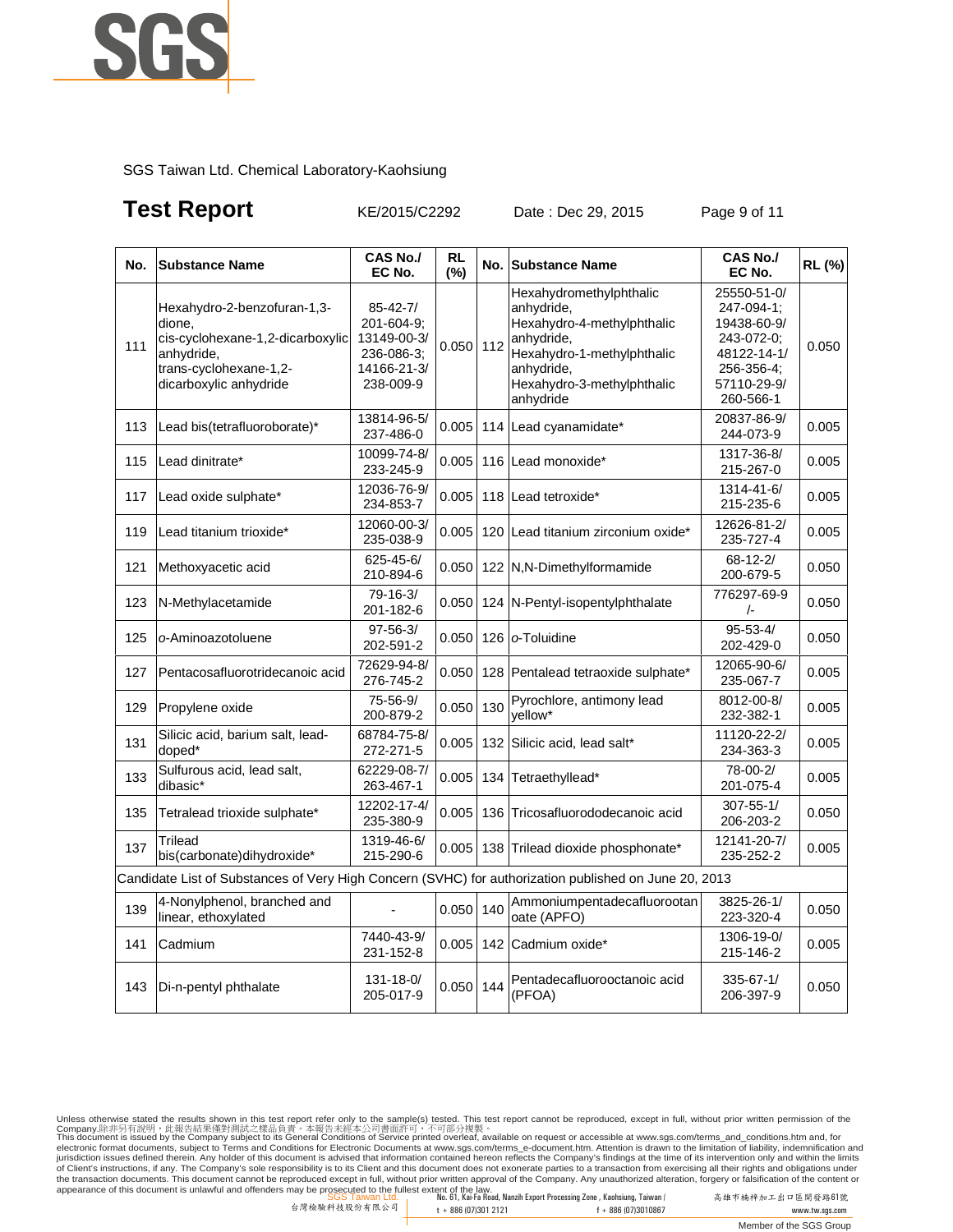

## **Test Report** KE/2015/C2292 Date : Dec 29, 2015 Page 10 of 11

|                                                                                                      | No. Substance Name                                                                                                                                                                                    | CAS No./<br>EC No.                                    | <b>RL</b><br>(%) |     | No. Substance Name                                                                                                                                                                                                                                                                                  | <b>CAS No./</b><br>EC No.                | RL<br>(%) |  |
|------------------------------------------------------------------------------------------------------|-------------------------------------------------------------------------------------------------------------------------------------------------------------------------------------------------------|-------------------------------------------------------|------------------|-----|-----------------------------------------------------------------------------------------------------------------------------------------------------------------------------------------------------------------------------------------------------------------------------------------------------|------------------------------------------|-----------|--|
|                                                                                                      | Candidate List of Substances of Very High Concern (SVHC) for authorization published on Dec 16, 2013                                                                                                  |                                                       |                  |     |                                                                                                                                                                                                                                                                                                     |                                          |           |  |
| 145                                                                                                  | Cadmium sulphide*                                                                                                                                                                                     | 1306-23-6/<br>215-147-8                               | 0.005            |     | 146 Dihexyl phthalate                                                                                                                                                                                                                                                                               | $84 - 75 - 3/$<br>201-559-5              | 0.050     |  |
| 147                                                                                                  | Disodium 3,3'-[[1,1'-biphenyl]-<br>4,4'-diylbis(azo)]bis(4-<br>aminonaphthalene-1-<br>sulphonate) (C.I. Direct Red 28)                                                                                | 573-58-0/<br>209-358-4                                | 0.050            | 148 | Disodium<br>4-amino-3-[[4'-[(2,4-<br>diaminophenyl)azo][1,1-<br>biphenyl]-4-yl]azo] -5-hydroxy-<br>6-(phenylazo)naphthalene-2,7-<br>disulphonate (C.I. Direct Black<br>38)                                                                                                                          | 1937-37-7/<br>217-710-3                  | 0.050     |  |
| 149                                                                                                  | Imidazolidine-2-thione;<br>2-imidazoline-2-thiol                                                                                                                                                      | $96 - 45 - 7/$<br>202-506-9                           |                  |     | $0.050$ 150 Lead di(acetate)*                                                                                                                                                                                                                                                                       | $301 - 04 - 2/$<br>206-104-4             | 0.005     |  |
| 151                                                                                                  | Trixylyl phosphate                                                                                                                                                                                    | 25155-23-1/<br>246-677-8                              | 0.050            |     |                                                                                                                                                                                                                                                                                                     |                                          |           |  |
| Candidate List of Substances of Very High Concern (SVHC) for authorization published on Jun 16, 2014 |                                                                                                                                                                                                       |                                                       |                  |     |                                                                                                                                                                                                                                                                                                     |                                          |           |  |
|                                                                                                      | 1,2-Benzenedicarboxylic acid,<br>152 dihexyl ester, branched and<br>linear                                                                                                                            | 68515-50-4/<br>271-093-5                              |                  |     | 0.050 153 Cadmium chloride*                                                                                                                                                                                                                                                                         | 10108-64-2/<br>233-296-7                 | 0.005     |  |
| 154                                                                                                  | Sodium perborate; perboric<br>acid, sodium salt*                                                                                                                                                      | / 234-390-0;<br>239-172-9                             |                  |     | 0.005   155   Sodium peroxometaborate*                                                                                                                                                                                                                                                              | 7632-04-4/<br>231-556-4                  | 0.005     |  |
|                                                                                                      | Candidate List of Substances of Very High Concern (SVHC) for authorization published on Dec 17, 2014                                                                                                  |                                                       |                  |     |                                                                                                                                                                                                                                                                                                     |                                          |           |  |
| 156                                                                                                  | 2-benzotriazol-2-yl-4,6-di-tert-<br>butylphenol (UV-320)                                                                                                                                              | 3846-71-7 /<br>223-346-6                              | 0.050            | 157 | 2-(2H-benzotriazol-2-yl)-4,6-<br>ditertpentylphenol (UV-328)                                                                                                                                                                                                                                        | 25973-55-1 /<br>247-384-8                | 0.050     |  |
|                                                                                                      | 2-ethylhexyl 10-ethyl-4,4-dioctyl-<br>158 7-oxo-8-oxa-3,5-dithia-4-<br>stannatetradecanoate; DOTE                                                                                                     | 15571-58-1 /<br>239-622-4                             | 0.050            | 159 | Reaction mass of 2-ethylhexyl<br>10-ethyl-4,4-dioctyl-7-oxo-8-<br>oxa-3.5-dithia-4-<br>stannatetradecanoate and<br>$2 -$<br>ethylhexyl<br>10-ethyl-4-[[2-[(2-<br>ethylhexyl)oxy]-2-oxoethyl]thio]-<br>4-octyl-7-oxo-8-oxa-3,5-dithia-4-<br>stannatetradecanoate (reaction<br>mass of DOTE and MOTE) | $\prime$                                 | 0.050     |  |
| 160                                                                                                  | Cadmium fluoride*                                                                                                                                                                                     | 7790-79-6/<br>232-222-0                               | $0.005$ 161      |     | Cadmium sulphate*                                                                                                                                                                                                                                                                                   | 10124-36-4;<br>31119-53-6 /<br>233-331-6 | 0.005     |  |
|                                                                                                      | Candidate List of Substances of Very High Concern (SVHC) for authorization published on Jun 15, 2015                                                                                                  |                                                       |                  |     |                                                                                                                                                                                                                                                                                                     |                                          |           |  |
| 162                                                                                                  | 1,2-benzenedicarboxylic acid,<br>di-C6-10-alkyl esters; 1,2-<br>benzenedicarboxylic acid, mixed<br>decyl and hexyl and octyl<br>diesters with $\geq 0.3\%$ of dihexyl<br>phthalate (EC No. 201-559-5) | 68515-51-5;<br>68648-93-1/<br>271-094-0;<br>272-013-1 | 0.050            | 163 | 5-sec-butyl-2-(2,4-<br>dimethylcyclohex-3-en-1-yl)-5-<br>methyl-1,3-dioxane [1], 5-sec-<br>butyl-2-(4,6-dimethylcyclohex-3-<br>en-1-yl)-5-methyl-1,3-dioxane<br>any<br>[2] [covering<br>of<br>the<br>individual isomers of [1] and [2]<br>or any combination thereof]                               | $\prime$                                 | 0.050     |  |

Unless otherwise stated the results shown in this test report refer only to the sample(s) test feport cannot be reproduced, except in full, without prior written permission of the<br>Company.陈非另有說明 · 此報告結果僅對測試之樣品負責。本報告未經本公司書 of Client's instructions, if any. The Company's sole responsibility is to its Client and this document does not exonerate parties to a transaction from exercising all their rights and obligations under<br>the transaction docu